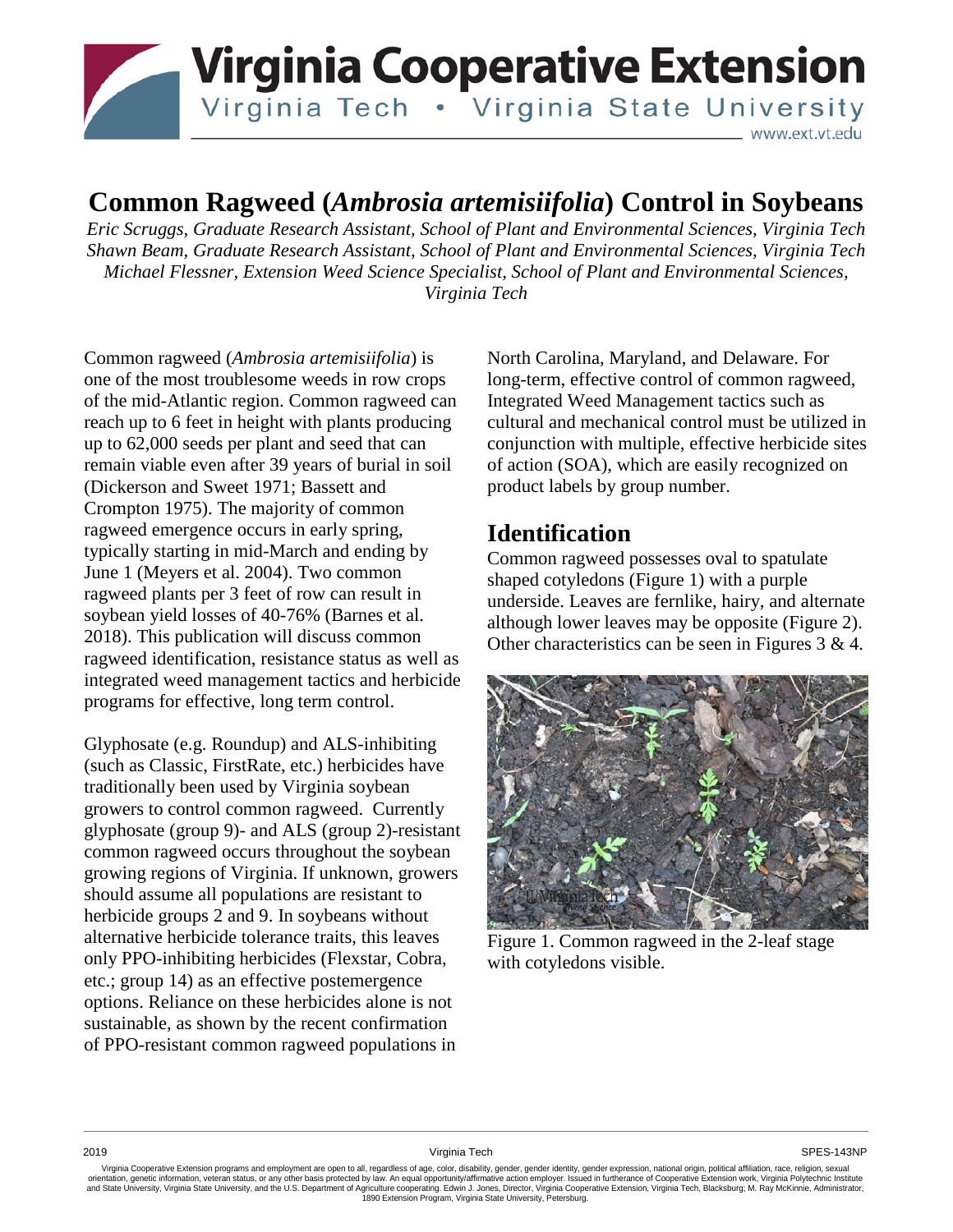

Figure 2. A young common ragweed plant.



Figure 3. Common ragweed in an advanced growth stage.



Figure 4. Common ragweed flower.

# **Integrated Weed Management Tactics**

#### Prevention

The prevention of weed infestations is essential to a cost-effective weed management program. Prevention tactics include equipment sanitation, such as thorough cleaning of harvest and tillage equipment. It is also vital to ensure weed seed is not introduced through other carriers such as manure and seed.

## Cultural

Cultural weed management practices help to increase crop competitiveness against weeds. Such tactics include maintaining optimum fertility, utilizing narrow row spacing (15-inch rows or less), and ensuring a weed-free field at planting.

Cover crops are most effective for weed suppression when high biomass levels are achieved (Mirsky et al. 2011) (Figure 5). To ensure high biomass levels, early planting of fall cover crops is crucial. Delayed cover crop termination can also help to increase biomass levels. Research in Virginia indicates fall planted cereal rye alone can reduce common ragweed densities up to 33% when planted between mid-October and mid-November (Beam and Flessner 2019). Termination of cereal rye cover crop about May 1 typically maximizes biomass production.

Delayed planting date and crop rotation are also very effective strategies. Since common ragweed emergence is mostly complete by June 1, planting into a weed-free field after that time will greatly reduce common ragweed competition. Therefore, delayed planting, or better yet, double cropping soybeans after wheat or barley are effective cultural practices for common ragweed management. Research in Virginia indicates double cropping soybeans behind wheat can reduce common ragweed density 47% on average

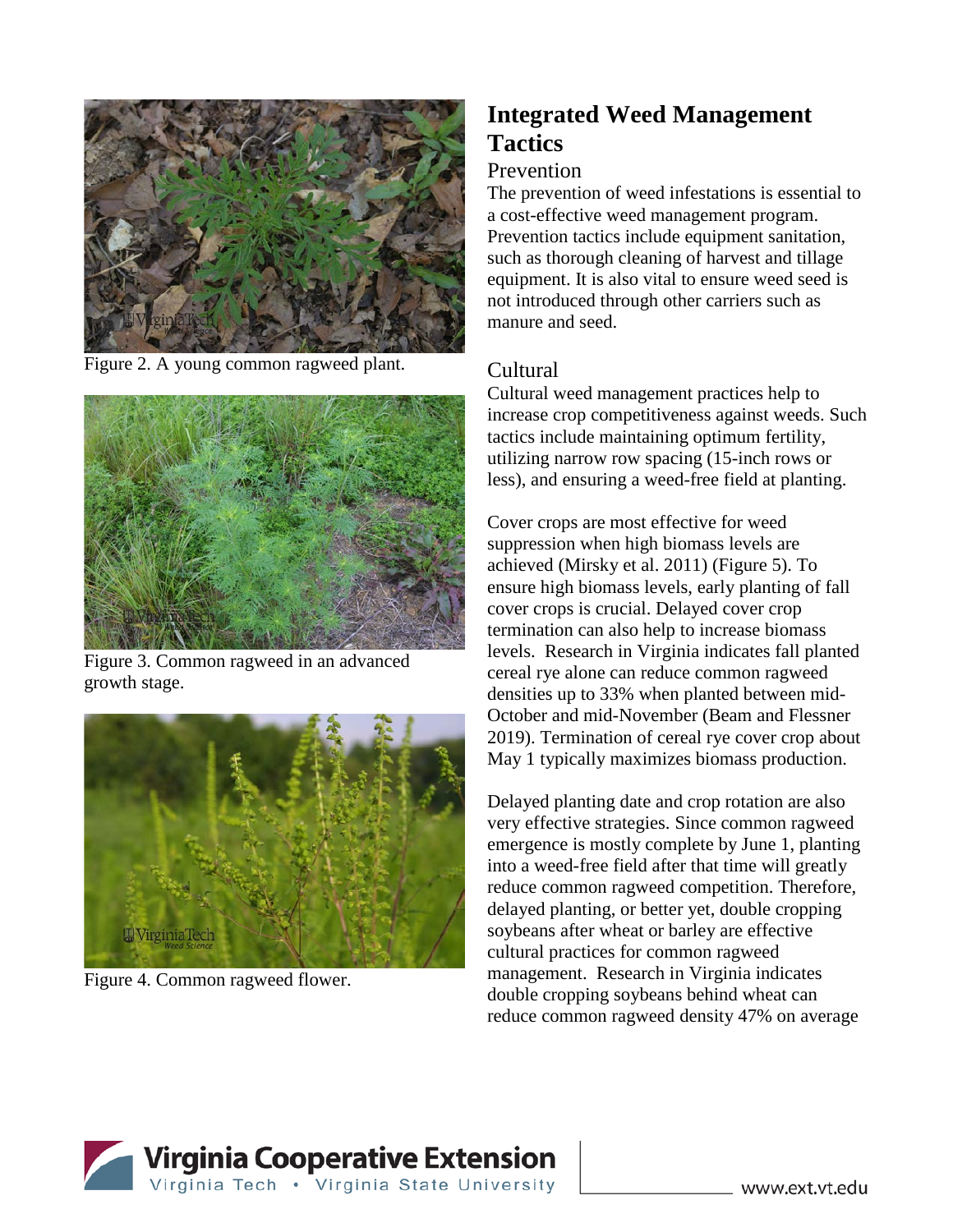prior to planting compared to full season planting timing (Beam and Flessner 2019).



Figure 5. Comparison of weed control from nocover (left) vs. fall-planted cereal rye cover (right) in June, 8 weeks after termination with glyphosate.

#### Mechanical

Mechanical tactics for weed control include tillage, harvest weed seed control, and hand pulling.

Tillage can be extremely effective at reducing common ragweed densities prior to planting. A tillage pass utilizing a disc or chisel plow will control emerged common ragweed prior to planting (Barnes et al. 2017). Additionally, deep tillage with a moldboard plow once every 3-6 years can bury weed seeds to a depth where they are unable to germinate. Common ragweed germination is reduced when buried 1.5 inches and no germination was observed when buried at a depth of 3 inches or greater (Guillemin and Chauvel 2011). Frequent use of a moldboard plow is not as effective since previously buried weed seeds from earlier passes will be uncovered.

Harvest weed seed control has become increasingly popular in Australia where growers are dealing with multiple herbicide resistance

issues. Methods of harvest weed seed control include windrow burning, chaff lining, chaff carting, and the Harrington Seed Destructor - an implement which destroys weed seeds exiting the rear of a combine (Walsh et al. 2012). Research in Virginia has shown a 20-28% reduction in common ragweed densities with harvest weed seed control when compared to conventional harvest (Beam et al. n.d.). For more information on harvest weed seed control, see Virginia Cooperative Extension Publication SPES-135NP.

## **Herbicide Programs**

The basis of any weed control program is to start clean and stay clean. This begins with an effective burndown application as close as possible to planting. Burndown applications should include at least two effective sites of action for herbicide resistance management.

To stay clean, a pre-emergence application, either applied at planting or with burndown, should be followed with a post-emergence application before weeds reach 4 inches in height. These applications should also include multiple, effective sites of action on common ragweed whenever possible.

All herbicide applications should follow label directions and utilize adjuvants, nozzles, and spray volume listed on the label. Herbicides must be applied at the full labeled rate to ensure control and reduce the possibility of escapes and resistance. Care must be taken with respect to rotation restrictions for future crops. The following herbicide programs were developed assuming glyphosate and ALS-resistant common ragweed, but these herbicides may be utilized for control of other weed species in an herbicide program. Weed control ratings are based on data from the 2019 Field Crops Pest Management Guide (Virginia Cooperative Extension Publication 456-016). Please consult this publication for more information.

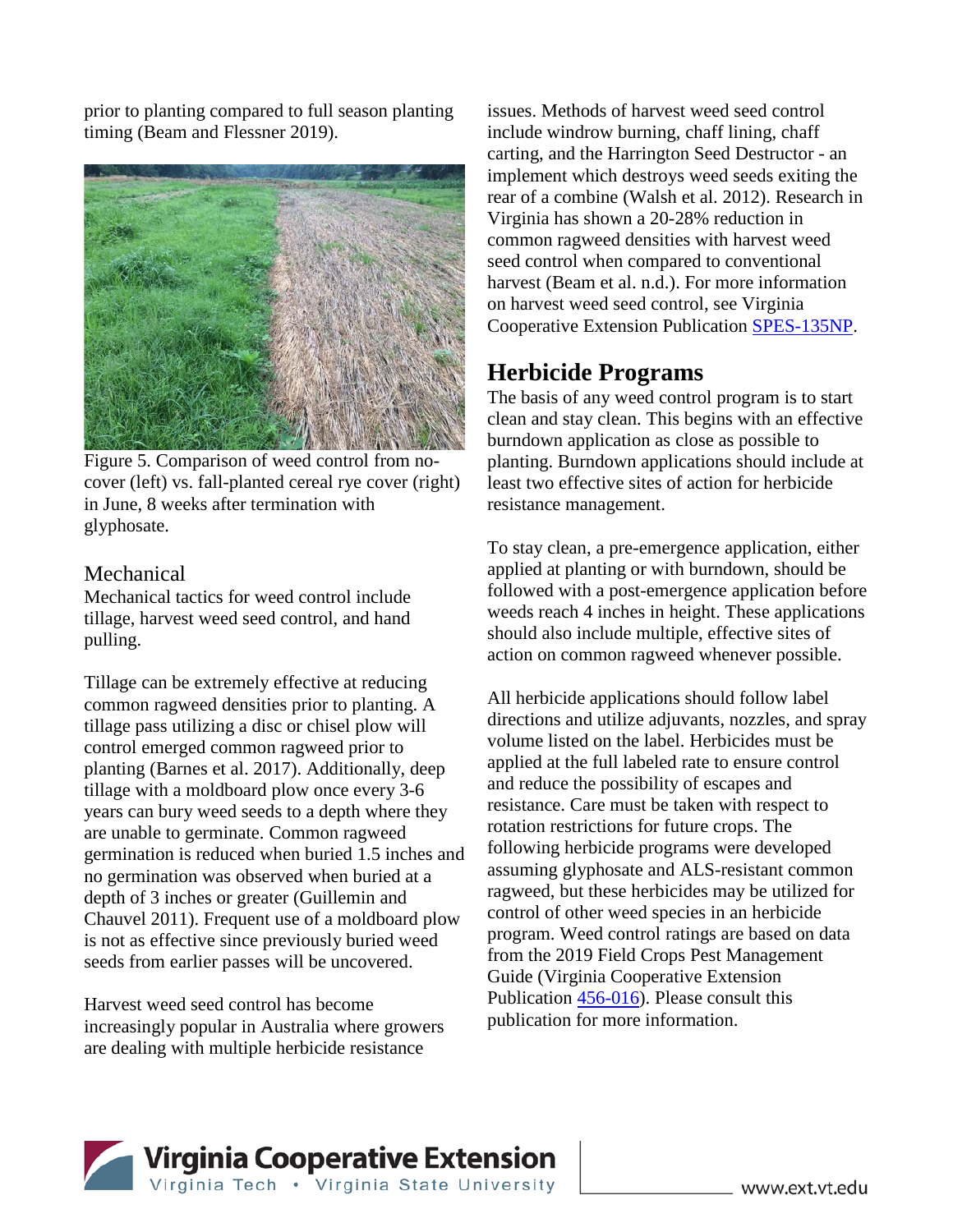# **Pesticide Precautions**

Select and use all pesticides carefully. Before using any pesticide, read the instructions printed on the label of its container; follow those instructions, heed all cautions and warnings, and note precautions about residues. Store pesticides in their original containers. Store them where children and animals cannot get to them — away from food, feed, seed, and other materials that could become harmful if contaminated. Dispose of empty pesticide containers in the manner specified on their labels. See your doctor if symptoms of illness occur during or after use of any pesticide.

Commercial products and/or services are named in this publication for information purposes only. Virginia Cooperative Extension, Virginia Tech, and Virginia State University do not endorse or warrant these products and/or services, and they do not intend or imply discrimination against other products and/or services that also may be suitable.

| Apply $(SOA \#):$       | With One of the Following $(SOA \#)$ :                          | <b>Weed Control</b><br><b>Rating</b> $(1 \text{ to } 10)$ : |
|-------------------------|-----------------------------------------------------------------|-------------------------------------------------------------|
| <b>Gramoxone</b> (22)   |                                                                 | 8                                                           |
|                         | Enlist One/Enlist Duo/Other 2,4-D formulations $(4)^2$          | 9                                                           |
|                         | Xtendimax/Engenia/FeXapan/Other dicamba<br>formulations $(4)^3$ | 9                                                           |
| Liberty $(10)^4$        |                                                                 | 8                                                           |
|                         | Enlist One/Enlist Duo/Other 2,4-D formulations $(4)^2$          | 9                                                           |
|                         | Xtendimax/Engenia/FeXapan/Other dicamba<br>formulations $(4)^3$ | 9                                                           |
| <b>Sharpen</b> $(14)^5$ |                                                                 | 9                                                           |
|                         | Enlist One/Enlist Duo/Other 2,4-D formulations $(4)^2$          | 9                                                           |
|                         | Xtendimax/Engenia/FeXapan/Other dicamba<br>formulations $(4)^3$ | 9                                                           |

## **Preplant Burndown1**

1. Follow label instructions for rates, adjuvants, timing, soybean size, and rotational restrictions.

2. For full season plantings: There is no planting restriction for Enlist soybeans following applications of Enlist One or Enlist Duo herbicides. For non-Enlist soybeans and other 2,4-D formulations, planting restrictions are 1.0 pt/A: 15 days, 1 qt/A: 30 days.

3. For full season plantings: There is no planting restriction for Xtend soybeans following applications of new dicamba formulations. For non-Xtend soybeans and other dicamba formulations (Clarity, etc.) planting restriction is 1 inch of rain/irrigation and 14 days at 0.5 pt/A of Clarity.

4. Liberty should be applied 2 hours after sunrise and prior to 2 hours before sunset on hot, humid days. Therefore, Liberty is not typically recommended for use in April.

5. Make no more than two applications of a PPO-inhibiting (group 14) herbicide per season. Do not tank-mix with other group 14 herbicides. Allow 14 days or more between Sharpen and other group 14 herbicide applications.

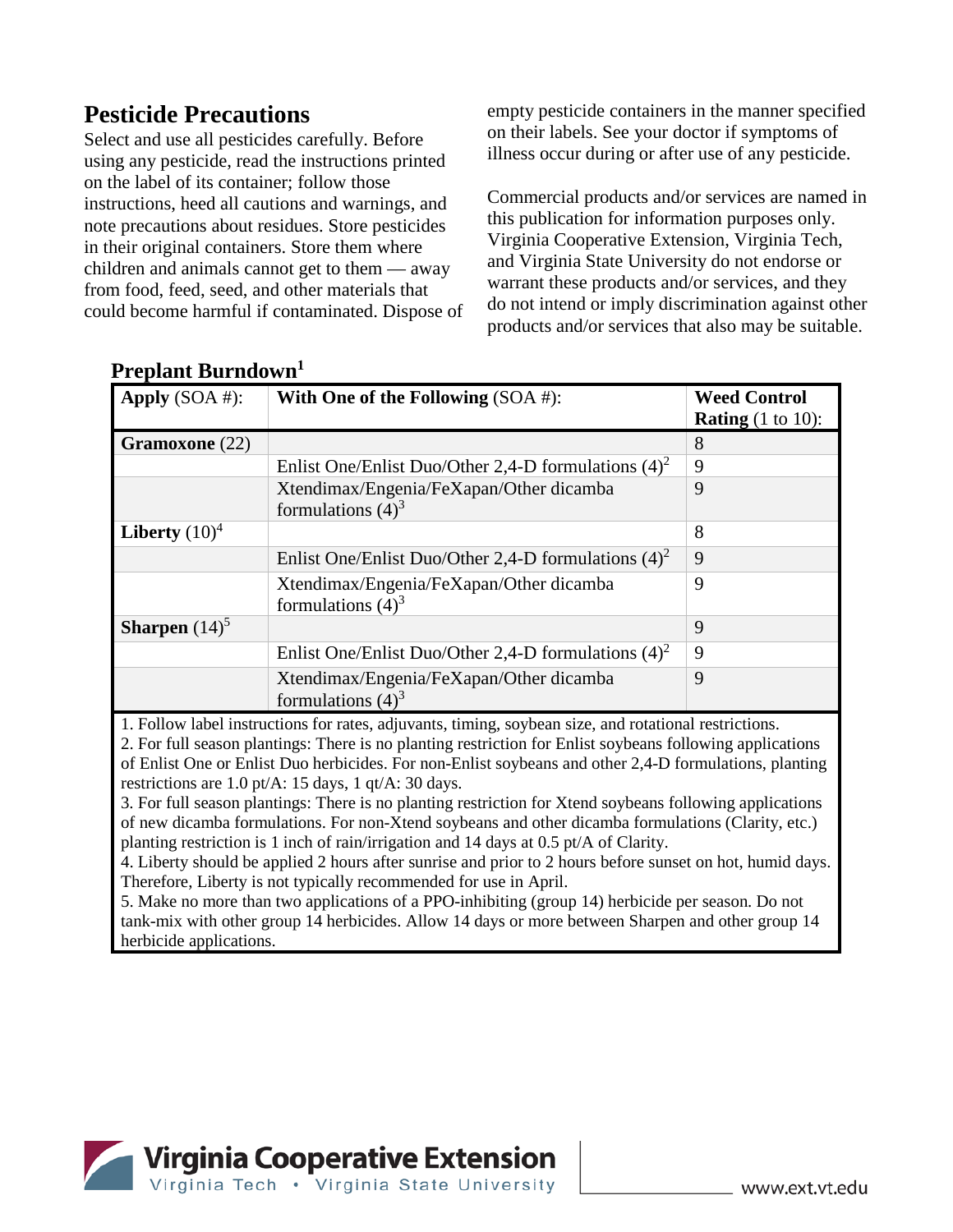#### **Preemergence1**

| Choose One of the Following (SOA #):                                                 | <b>Weed Control</b>                  |
|--------------------------------------------------------------------------------------|--------------------------------------|
|                                                                                      | <b>Rating</b> $(1 \text{ to } 10)$ : |
| Command $(13)^2$                                                                     | 8                                    |
| <b>Reflex</b> $(14)^{4,6}$                                                           | 9                                    |
| Valor $(14)^4$                                                                       | $8+$                                 |
| Zidua $(15)$                                                                         | $\overline{7}$                       |
| <b>Consider adding Metribuzin</b> $(5)^5$ to the products above to increase control. | $\overline{7}$                       |
| Or Choose a Premix (SOA #):                                                          |                                      |
| <b>Afforia</b> $(2/2/14)^{3,4}$                                                      | 8                                    |
| <b>Anthem</b> $(14/15)^4$                                                            | 7                                    |
| <b>Anthem Maxx</b> $(14/15)^4$                                                       | $\overline{7}$                       |
| Authority Elite $(14/15)^4$                                                          | $\overline{7}$                       |
| Authority First $(14/2)^{3,4}$                                                       | $8+$                                 |
| Authority MTZ $(14/5)^{4,5}$                                                         | 8                                    |
| <b>Authority Supreme</b> $(14/15)^4$                                                 | 8                                    |
| Authority XL $(2/14)^{3,4}$                                                          | 8                                    |
| Boundary $(5/15)^5$                                                                  | $\overline{7}$                       |
| <b>BroadAxe</b> $(14/15)^4$                                                          | $\overline{7}$                       |
| <b>Canopy</b> $(2/5)^{3,5}$                                                          | $7+$                                 |
| <b>Envive</b> $(2/2/14)^{3,4}$                                                       | 8                                    |
| <b>Fierce</b> $(14/15)^4$                                                            | $\overline{7}$                       |
| Fierce XLT $(2/\overline{14/15})^{3,4}$                                              | 8                                    |
| <b>Prefix</b> $(14/15)^{4,6}$                                                        | $7+$                                 |
| <b>Sonic</b> $(2/14)^{3,4}$                                                          | $8+$                                 |
| <b>Surveil</b> $(2/14)^{3,4}$                                                        | 9                                    |
| Trivence $(2/5/14)^{3,4,5}$                                                          | 8                                    |
| Valor XLT $(2/14)^{3,4}$                                                             | 8                                    |
| Warrant Ultra $(14/15)^4$                                                            | $7+$                                 |
| <b>Zidua PRO</b> $(2/14/15)^{3,4,7}$                                                 | 8                                    |

1. Follow label instructions for rates, adjuvants, timing, soybean size, and rotational restrictions. If weeds were not completely controlled or have emerged since preplant burndown, add Gramoxone (22) or Liberty (10) to the options listed.

2. 2.66 pt/A of Command 3E must be applied for effective common ragweed control.

3. Only one application of an ALS-inhibiting (2) herbicide is allowed per year.

4. Only two applications of PPO-inhibiting (14) herbicides are allowed per year.

5. Product contains metribuzin; some soybean varieties are sensitive to metribuzin.

6. Fomesafen is an active ingredient in Prefix and Reflex. Only one application of fomesafen is allowed every other year.

7. This product should not be applied if Sharpen was applied as a burndown.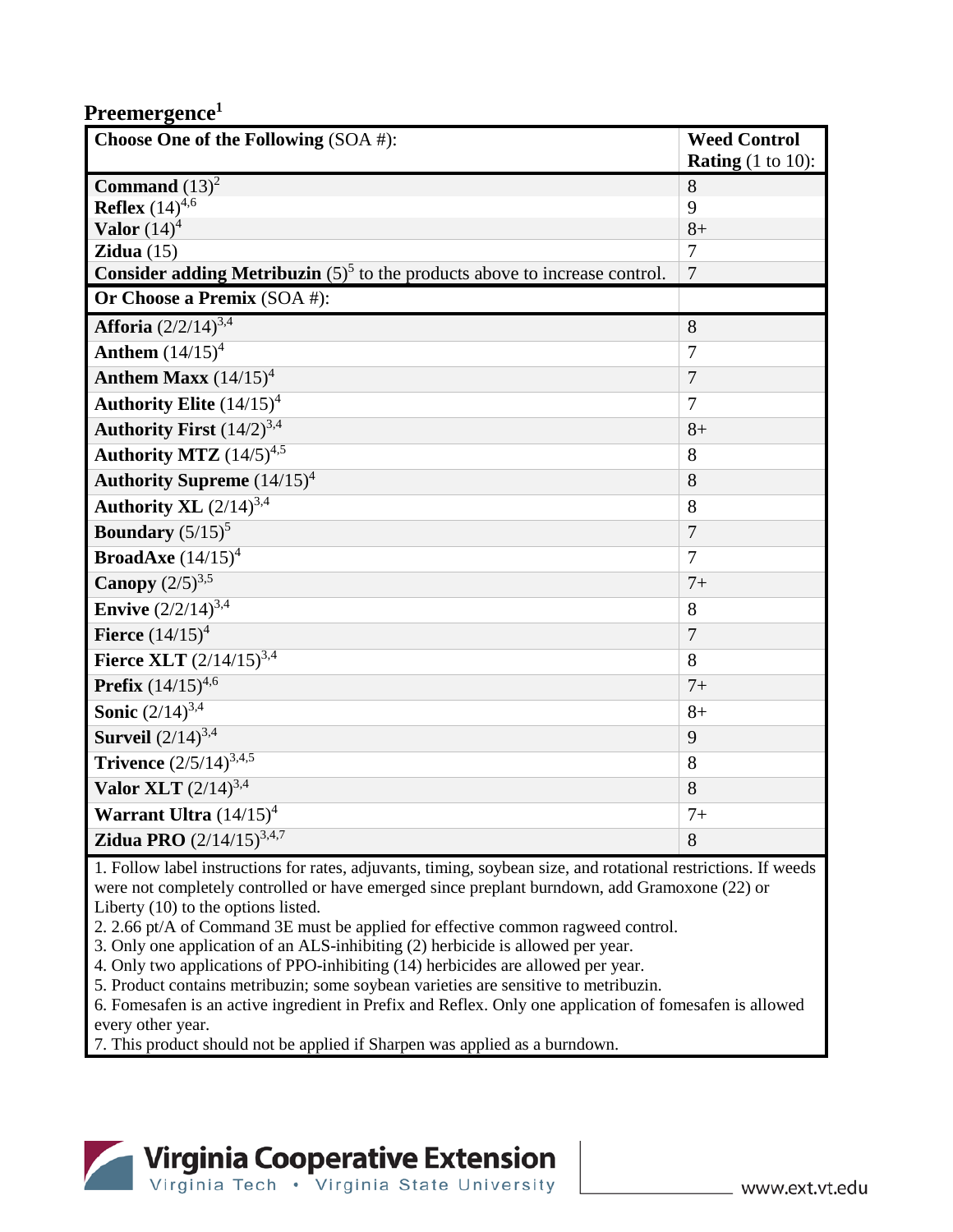#### **Postemergence1**

| Liberty Link Roundup Ready Conventional<br>Soybeans | Apply (SOA #):     |                           | <b>Consider adding a Residual Herbicide</b> |
|-----------------------------------------------------|--------------------|---------------------------|---------------------------------------------|
|                                                     |                    |                           | $(SOA #)^2$ :                               |
|                                                     | Reflex $(14)^3$    |                           | Dual $(15)$                                 |
|                                                     | Flexstar $(14)^3$  |                           | Outlook (15)                                |
|                                                     |                    |                           | Zidua $(15)$                                |
|                                                     | Apply $(SOA \#)$ : |                           | <b>Consider adding a Residual Herbicide</b> |
|                                                     |                    |                           | $(SOA #)^2$ :                               |
|                                                     | Reflex $(14)^3$    |                           | Dual $(15)$                                 |
| Soybeans                                            | Flexstar $(14)^3$  |                           | Outlook (15)                                |
|                                                     | Flexstar GT        |                           | Zidua $(15)$                                |
|                                                     | $(9/14)^3$         |                           |                                             |
|                                                     | Apply $(SOA \#)$ : | With one of the following | <b>Consider adding a Residual Herbicide</b> |
|                                                     |                    | $(SOA \#):$               | $(SOA #)^2$ :                               |
|                                                     | Liberty $(10)$     | Reflex $(14)^3$           | Dual $(15)$                                 |
| Soybeans                                            |                    |                           | Outlook (15)                                |
|                                                     |                    |                           | Zidua $(15)$                                |
|                                                     | Apply $(SOA \#)$ : | With one of the following | <b>Consider adding a Residual Herbicide</b> |
|                                                     |                    | $(SOA$ #):                | $(SOA #)^2$ :                               |
|                                                     | Xtendimax $(4)$ or | Reflex $(14)^3$           | Dual $(15)$                                 |
|                                                     |                    |                           |                                             |
| Soybeans<br>Xtend                                   | Engenia (4) or     | Flexstar GT $(9/14)^3$    | Outlook (15)                                |
|                                                     | FeXapan (4)        |                           | Zidua $(15)$                                |
|                                                     | Apply $(SOA \#):$  | With one of the following | <b>Consider adding a Residual Herbicide</b> |
|                                                     |                    | $(SOA \#):$               | $(SOA #)^2$ :                               |
|                                                     | Liberty $(10)$     | Reflex $(14)^3$           | Dual $(15)$                                 |
|                                                     |                    | Flexstar GT $(9/14)^3$    | Outlook (15)                                |
| Soybeans<br>LLGT27                                  |                    |                           | Zidua $(15)$                                |
|                                                     | Apply $(SOA \#)$ : | With one of the following | <b>Consider adding a Residual Herbicide</b> |
|                                                     |                    | $(SOA \#):$               | $(SOA #)^2$ :                               |
|                                                     | Enlist One (4) or  | Liberty $(10)$            | Dual $(15)$                                 |
| Soybeans<br>Enlsit E3                               | Enlist Duo $(4)^4$ | Reflex $(14)^3$           | Outlook (15)                                |

1. Follow label instructions for rates, adjuvants, timing, soybean size, and rotational restrictions. Make only one application of ALS-inhibiting (2) herbicide and no more than two applications of a PPO-inhibiting (14) herbicide per season.

2. Not necessary for common ragweed control but a good management practice for control of other troublesome weeds such as Palmer amaranth.

3. Fomesafen is an active ingredient in Flexstar GT and Reflex. Only one application of fomesafen is allowed every other year. Only two applications of a PPO-inhibiting (14) herbicide are allowed per year.

4. Enlist Duo cannot be tank-mixed with Liberty.